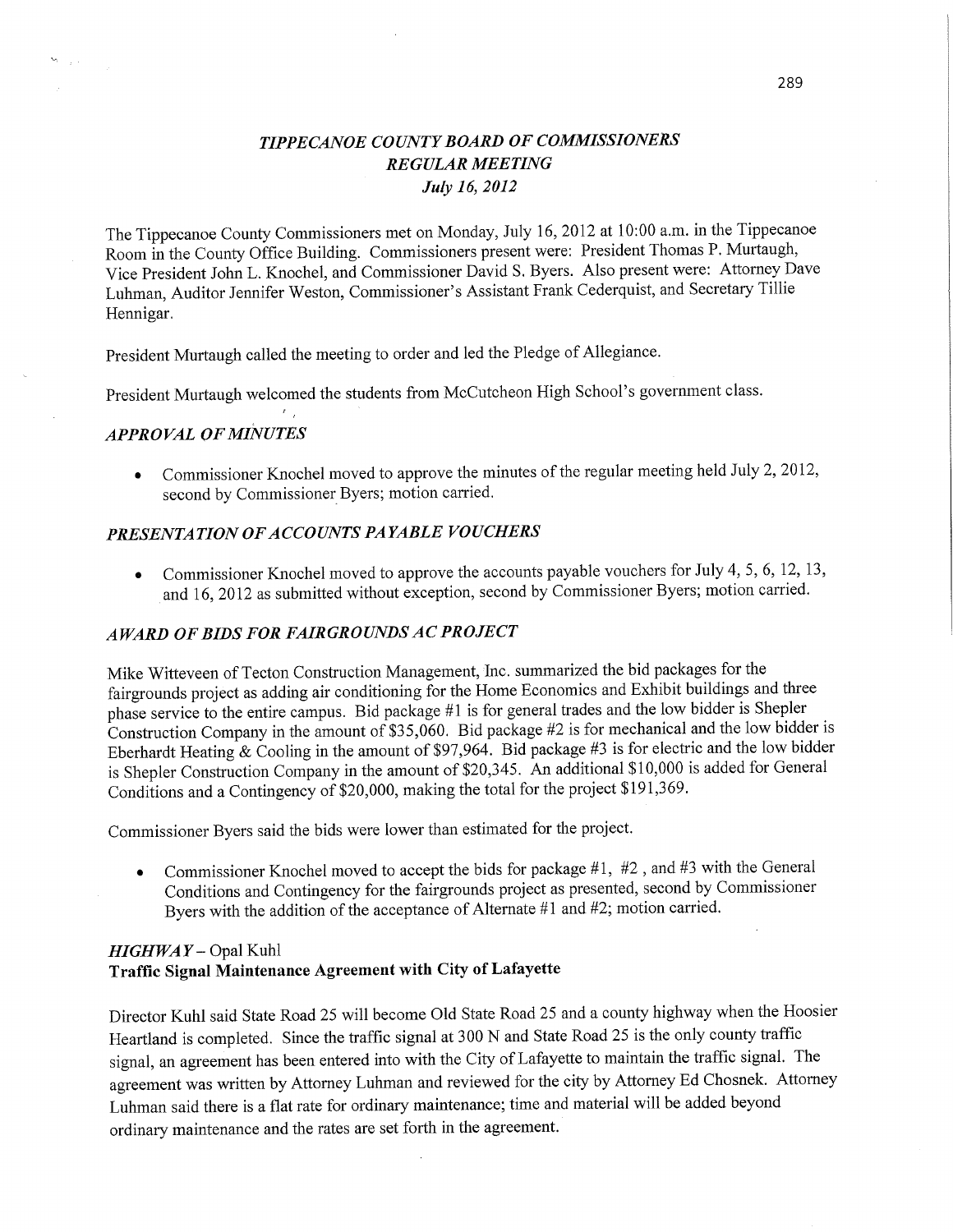**0** Commissioner Knochel moved to accept the traffic signal maintenance agreement as presented, second by Commissioner Byers; motion carried.

### **Contract Modification** #4 **-** Hog **Point Bridge #151**

Director Kuhl presented a contract modification for bridge #151, Hog Point Bridge on Pretty Prairie Road. The change includes a farm fence to block access to the river in the amount of \$2,750 and a pipe gate to prevent access to the pipe in the amount of \$500. The adjusted contract amount is \$2,652,224.22.

**0** Commissioner Knochel moved to accept the contract modification as presented, second by Commissioner Byers; motion carried.

#### **Acceptance** of **Hot-In-Place Recycling** Bid

Director Kuhl requested approval to accept the bid for Hot—In-Place Recycling from Gallagher **Asphalt**  Corporation. The bid is \$3.82 per yard and includes 66,000 square yards at a cost of \$252,120. Two locations will be included, CRSOO N from CRSOO *W* to Morehouse Road a'nd CR600 N from CRSO *W* to Battle Ground town limits.

**0** Commissioner Knochel moved to accept the bid as presented, second by Commissioner Byers; motion carried.

#### **Finance Contract**

Director Kuhl requested approval of a financing contract with Rodkey **Brothers Inc.** for a **tractor** which was purchased for mowing. The tractor cost is \$28,500 and \$4,500 was applied for a trade-in. The contract finance amount of \$24,000 will be paid over three years.

**0** Commissioner Knochel moved to approve the financing contract with Rodkey Brothers as presented, second by Commissioner Byers; motion carried.

#### **GRANTS —** Laurie Wilson

Grant Facilitator Wilson requested permission to apply for <sup>a</sup>grant for the Local Emergency Planning Committee (LEPC) in the amount of \$68,925 from the Indiana Department of Homeland Security for Hazardous Materials Emergency/Preparedness grant program. It is a continuing grant program for the HAZ MAT Conference training expenses covering registration, airfare, lodging, and rental car. A 20% match is required which will be paid by the agency for the salary time of the participant. The grant is for Tippecanoe County and includes Lafayette and Purdue Fire and TEMA volunteers involved with HAZ **MAT.** 

**0** Commissioner Knochel moved to approve permission to apply for the **LEPC** grant as presented, second by Commissioner Byers; motion carried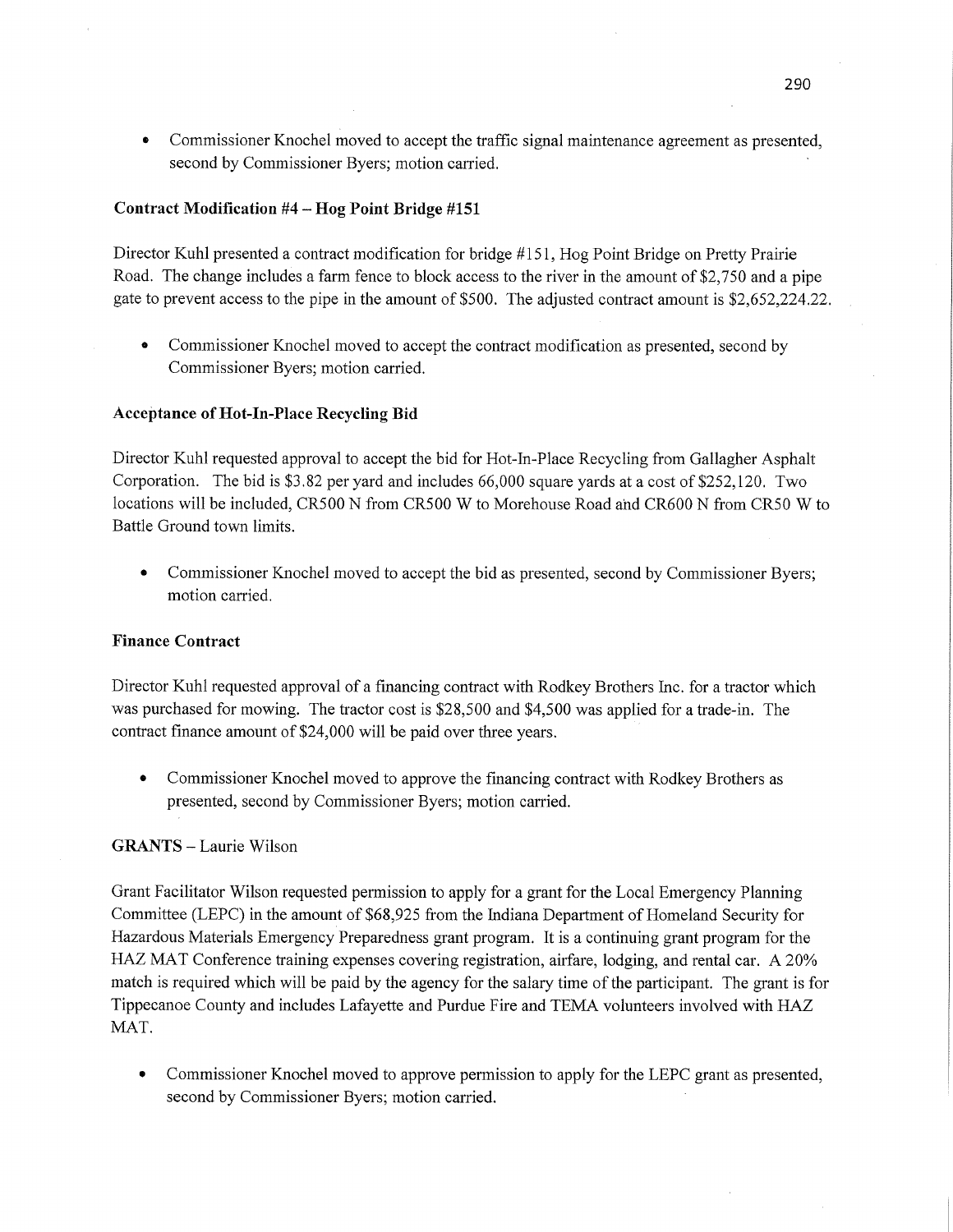Grant Facilitator Wilson requested permission to apply for a grant for CASA from the Indiana Criminal Justice Institute (ICJI) for continuation of the **VOCA** grant in the amount of \$25,959 with a match of \$6,490.

• Commissioner Knochel moved to approve permission to apply for the CASA grant as presented, second by Commissioner Byers; motion carried.

Grant Facilitator Wilson requested permission to apply for a grant for **TEMA** in the amount of \$15,000 from the Indiana Department of Homeland Security for continuation of the Automated Critical Asset Management System (ACAMS) project. Tippecanoe County has completed over 30 assessments in the current grant cycle which is more than any other county in the state. Some counties are not using the money allocated for the project so the money is being reallocated to Tippecanoe County. It is a districtwide project involving structures such as the courthouse, schools, and industrial facilities. The assessment includes online drawings, pictures, and additional information to assist during an incident at the specific location.

**0** Commissioner Knochel moved to approve permission to apply for a grant for TEMA as presented, second by Commissioner Byers; motion carried.

Grant Facilitator Wilson requested permission to apply for a grant for TEMA for \$18,000 from the Indiana Department of Homeland Security for District 4 Task Force GIS/technical equipment; The gran<sup>t</sup> is a pilot program for Task Force training and equipment to enable IT and GIS capabilities.

*-* Commissioner Knochel moved to approve permission to apply for the TEMA grant as presented, second by Commissioner Byers; motion carried.

Grant Facilitator Wilson requested permission to apply for a grant for the Health Department in the amount of \$65,427.73 from the Indiana State Department of Health for Local Health Department Trust Account. The grant is an annual continuation grant, formerly the Tobacco Trust Grant.

**0** Commissioner Knochel moved to approve permission to apply for the Health Department grant as presented, second by Commissioner Byers; motion carried.

## *REGION 4 WORKFORCE BOARD PRESEN* TA *TION —* Roger Feldhaus

Executive Director Roger Feldhaus presented the Commissioners with a handout and provided an update from the Region 4 Workforce Board and the WorkOne program. He introduced representatives from the Workforce Board as Randy Vernon; Ruth Hooker with Experience Works; Chris Cohee, Regional Coordinator for WorkOne activities; and Julie Hackerd, Training Facilitator. The Advancing Manufacturing initiative, which the County supports, has approximately 70 people in the employment opportunity program. One class graduated last month and two classes are graduating today. The Youth Council initiative provides information through schools and publications identifying career opportunities in health care and manufacturing industries for those entering the work force for the first time. The Regional Board'is entering into a partnership with Indiana Conexus, a group promoting the opportunities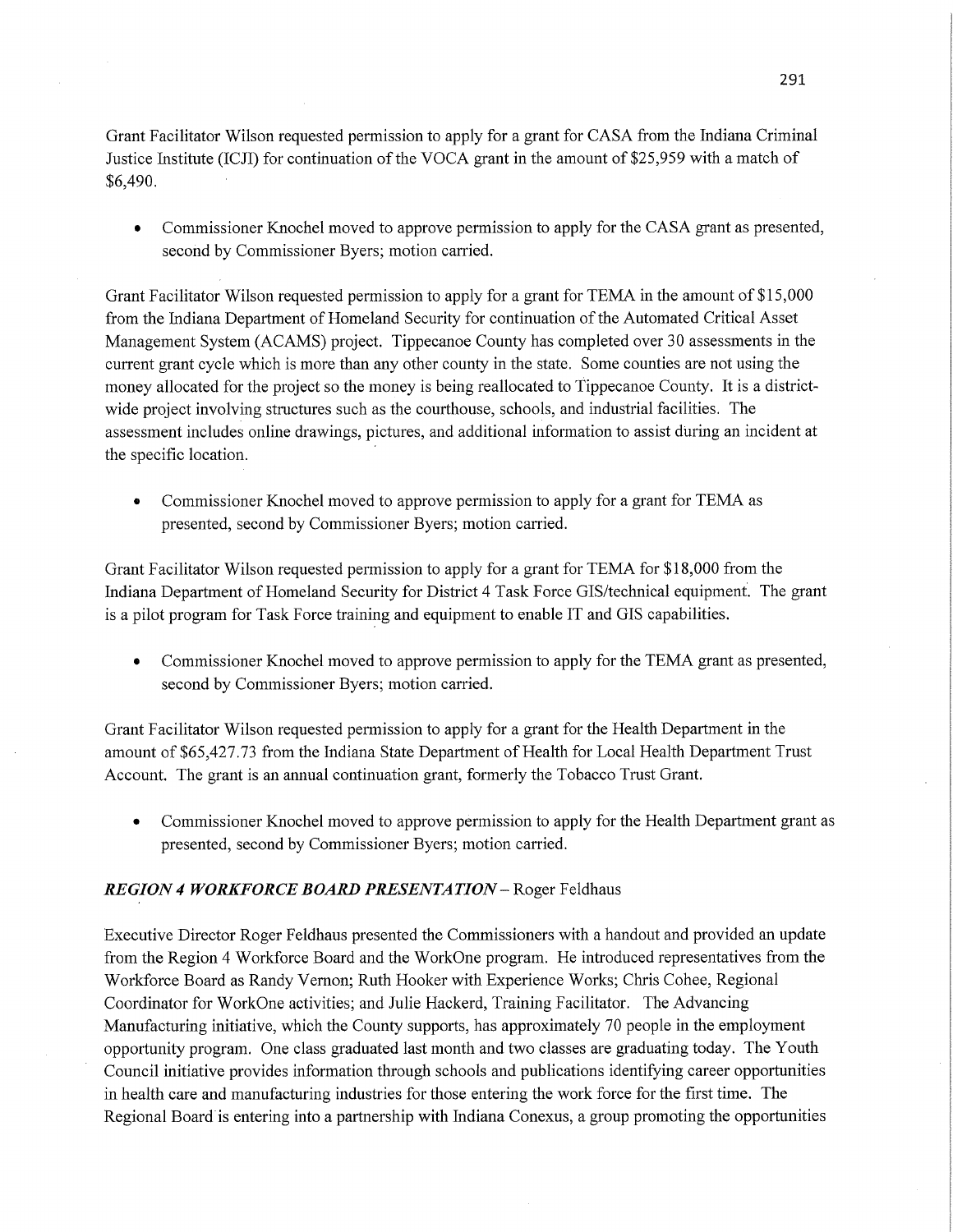within the state in the manufacturing and logistics industry. They work with secondary education to incorporate the manufacturing skill standard certification program to the curriculum and introduce school faculty, staff, parents, and students to the opportunities in manufacturing and logistics careers. A National campaign called *"Dream It, Do It"* introduces the new age of manufacturing. Julie Hackerd shared stories of three unemployed individuals she has personally assisted in returning to the work force. She thanked the Commissioners for their support. Director Feldha'us discussed the Regional Per Capita Personal Income by County handout. One of the end goals of public investment in workforce development in education is to increase the earned income of the county. During the five year period fiom 2004 to 2009, the per capita personal income for Tippecanoe County residents increased from \$26,599 to \$30,056. The state income average during the same period increased from \$30,619 to \$33,363. In 2010, earned income for residents of Tippecanoe County was over \$39,000 which is higher than the state average. Through the year ending June 30, 2011, \$1,167,305 was received from the grant providing income and training services for Tippecanoe County residents. Over 9,000 individuals received services through the WorkOne center due to the grant. **A** copy of the annual report was made available and Director Feldhaus invited the Commissioners to the Regional Local Elected Officials and Local Economic Development meetings in September. The Workforce Investment Board annual meeting will be in held in Kokomo in November.

### *AMERICANS WITH DISABILITIES* ACT *TASK ORDER* #2 -— Frank Cederquist

Commissioner's Assistant Frank Cederquist said Task Order #2 grants permission for ADA" Consultants of Indiana to conduct an ADA Compliance Facility Evaluation at Cary Home for Children. The total estimated cost is \$13,635 which includes evaluation, code research, and a report.

**0** Commissioner Knochel moved to approve the ADA Task Order #2 as presented, second by Commissioner Byers; motion carried.

#### *APPLICATIONS TO VILLA*

**0** Commissioner Knochel moved to approve the applications to the Villa for Timothy Wade Grimes and Florence K. Peter, second by Commissioner Byers; motion carried.

#### *UNFINISHED/NEW BUSINESS*

President Murtaugh said Tippecanoe County, Allen County, and Marion County have been selected as pilot counties for Video transcription. Superior Court 3 with Judge Rush will be participating in the program to video tape actual court proceedings. The Video tape will be the official public record, eliminating written transcripts and saving money for the county. The program begins August 1 as a test program.

President Murtaugh said the burn ban continues in Tippecanoe County and also in 85 Indiana counties.

#### *REPORTS* ON *FILE*

L, *A \ 1*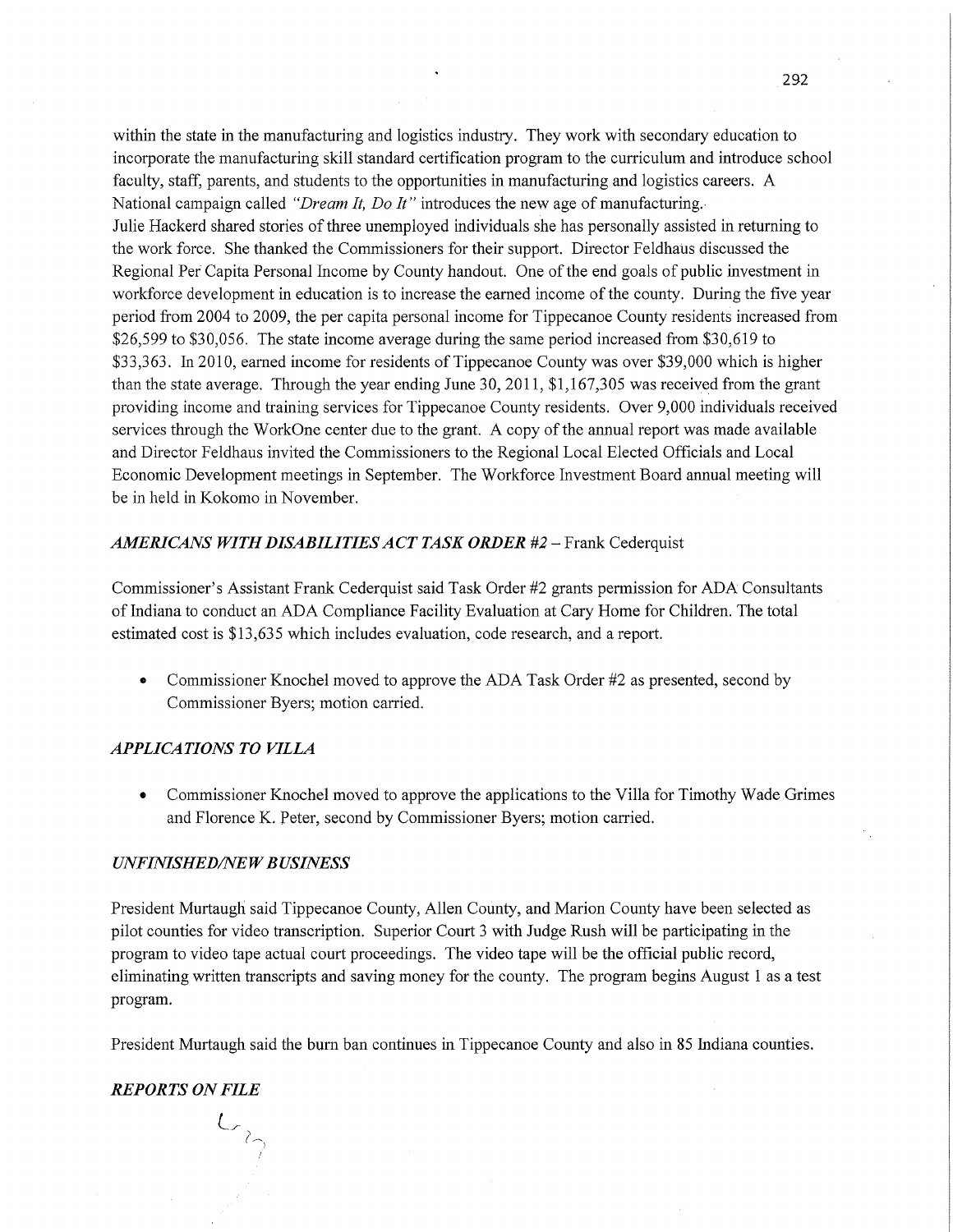The following reports will be on file in the Commissioner's office:

Crystal Creek Boarding Kennel Central Mail and Duplicating Building Commission *.* 

#### *PUBLIC COMMENT*

Paul Wright – 4523 S. County Line Rd. W., West Point – Mr. Wright directed his comments to the McCutcheon students. He encouraged them to get involved with government, become gainfully employed, and pay close attention to where their money goes.

Commissioner Byers said local government officials, including the Commissioners pay the same taxes as all other taxpayers. Tippecanoe County is one of the most stable counties in the state with one of the lowest tax rates. Tippecanoe County is very solvent due to the close watch by the local govemment.

President Murtaugh said one of the **functions** of county government is to collect property taxes for all residents in the county but the money is then distributed to several entities such as schools, libraries, cities, and towns. As an example, local schools receive 60—70% of the collected taxes.

With no additional public comments, Commissioner Knochel moved to adjourn.

BOARD OF COMMISSIONERS OF THE COUNTY OF **TIPPECANOE** 

§€m

P. Murtaugh, Presider

R. Kurchel

Vice President

 $\n *Q Q Q Q Q Q Q Q Q Q Q Q Q Q Q Q Q Q Q Q Q Q Q Q Q Q Q Q Q Q Q* <$ 

David S. Byers,

ATTEST:

Gemmer Weston 8-6-2012